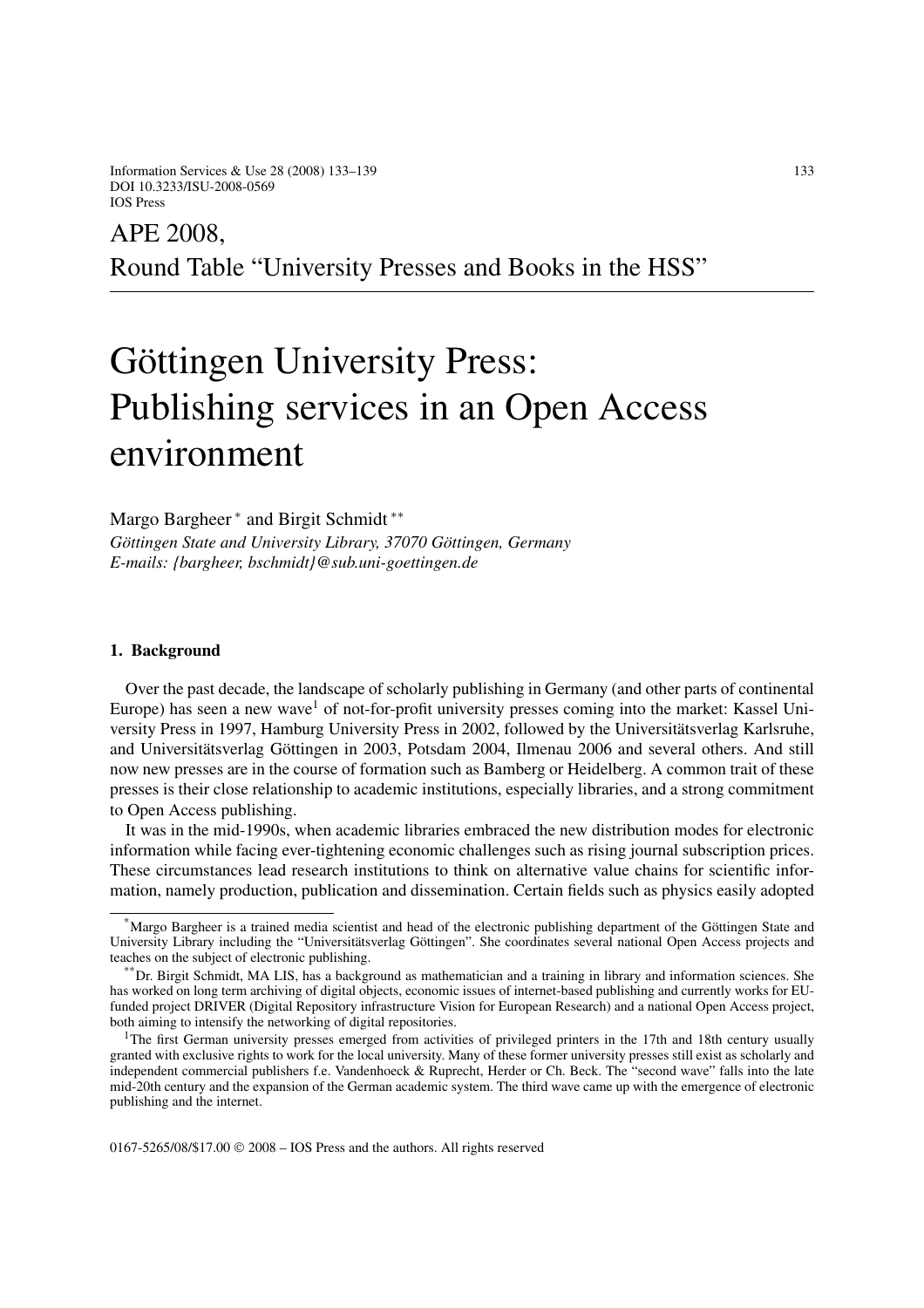digital repositories, and nowadays these repositories such as the  $a\bar{X}$  serve as central hubs in the dissemination of scholarly information. It is not long until we will see each research institution in Europe running a digital repository to collect and distribute the institution's intellectual output, either on an institutional or topic-oriented base.<sup>3</sup> These repositories typically hold preliminary scholarly publications such as reports, white papers, preprints or working papers as well as already elsewhere published materials like post prints of articles and books.

The new generation of university presses aims at filling the gap between professional publisher activities, doubtlessly adding value to publications and digital repositories mainly providing infrastructure. These presses therefore take up the challenging double role of a publisher economically pursuing its interest for scientific content and at the same time acting in the name of scientists and universities willing to disseminate their publications as freely as possible. Therefore, it is often the university press offering independent consulting on publishing options for scholars, taking into account intellectual property rights questions, financial constraints or discipline-specific challenges.

In December 2005, with the support of the university press, the University of Göttingen released a resolution<sup>4</sup> encouraging its scholars to use the full range of new opportunities in Open Access publishing: to distribute parallel versions of their publications via the institutional or thematic repositories and to make use of quality-controlled Open Access publishing channels such as journals or presses. Offering professional digital publishing in an Open Access mode, therefore, is a crucial driving force for the Göttingen University Press (Universitätsverlag Göttingen, GUP). This is combined with highquality print-on-demand books to enable broad awareness and easy access as well as meeting traditional publishing and reading behaviour.

#### **2. Description of Göttingen services**

# *2.1. History*

Since its founding in summer 2003, Göttingen University Press is run as a service of the Göttingen State and University Library. It was started as an additional service for the library-operated institutional repository of the university which started as early as 1995 to disseminate electronic theses online. The press is part of the Electronic Publishing department covering the fields of electronic theses online, the institutional repository for scholar's parallel publications, Open Access advocacy and in general offers a publication consulting service on behalf of the university. The institutional repository and its integration into the library catalogue serves as the electronic outlet of the press' publications, accompanied by its website for marketing and distribution.

# *2.2. Profile*

The press offers its innovative publishing services primarily to scholars of the Georg-August-Universität Göttingen. Its publishing program therefore reflects the diversity of the university with

<sup>2</sup>http://arxiv.org.

<sup>&</sup>lt;sup>3</sup>For an orientation in the landscape of digital repositories see the publications of the EU-funded project DRIVER (Digital Repositories Infrastructure Vision for European Research), http://www.driver-support.eu/en/studies.html. In fact, with regard to the upcoming repository networks like DRIVER it does no longer matter that much, where the actual deposit takes place: well-defined virtual collections can showcase specific disciplines and research topics.

<sup>4</sup>http://www.sub.uni-goettingen.de/ebene\_2/pub/resolution.pdf.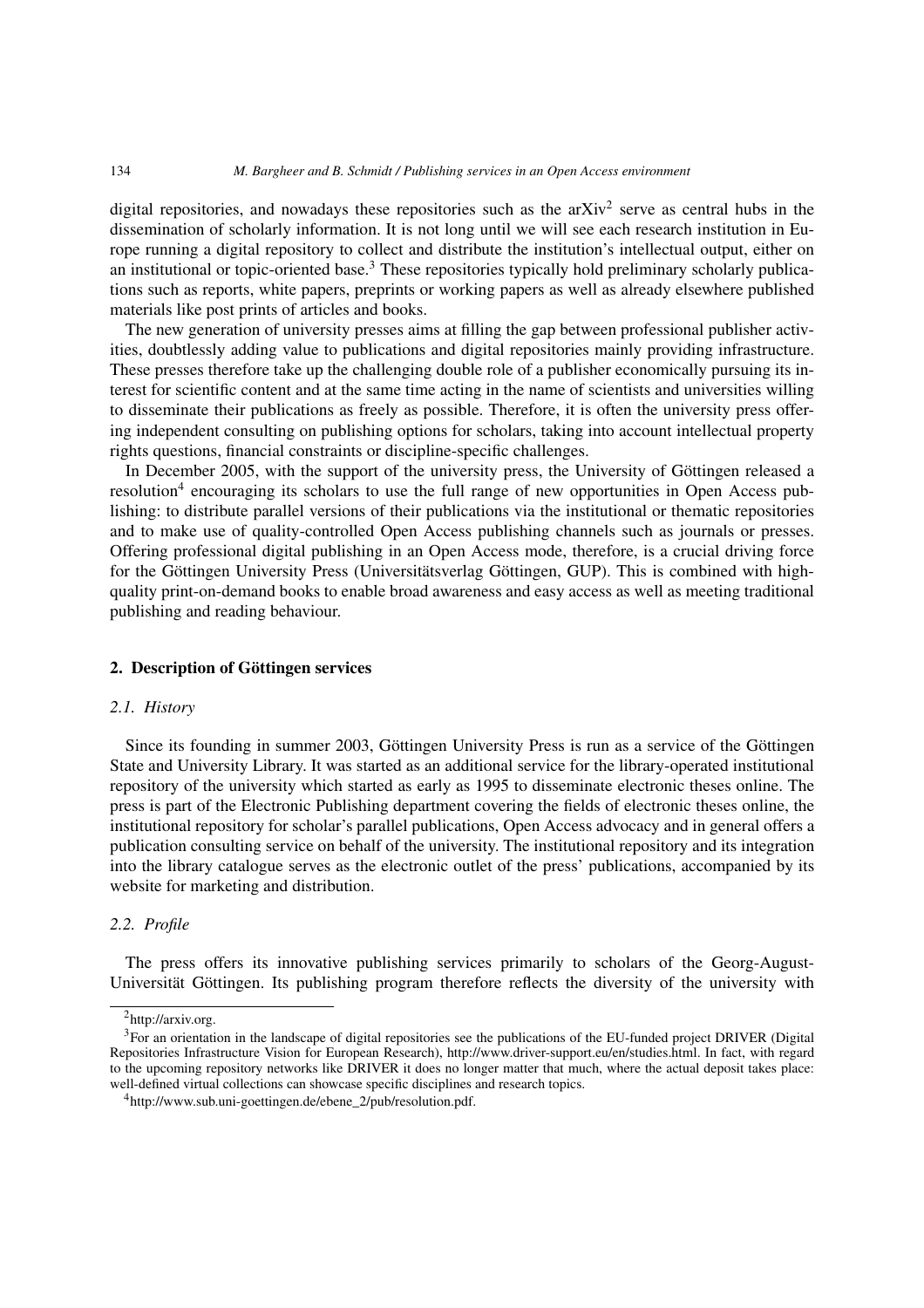13 faculties and several scientific centers covering sciences, life sciences, humanities, arts and social sciences. The press' publications originate from all scientific disciplines (except engineering) with a slight majority in Humanities and Social Sciences. The broad publishing scope requires different needs and challenges for the respective communities to be taken into account, be it discipline-specific layout styles, reading patterns or distribution channels. This diversity also influences the necessary quality control. If the press could only draw on their own personnel, quality control would have been either neglected or confined to those disciplines brought into the press by the staff's own scientific background. To guarantee a high-quality publication profile the Georg-August-Universität has send high-ranking delegates (usually active professors) from each faculty into the editorial board of the university press. The editorial board acts as a steering committee, additionally its members undertake discipline-specific peer review and recommend publications and serial or journal concepts to the board, which decides on the majority principle. However, an objection from a board's member is not simply overruled but thoroughly analysed and leads to editorial recommendations and advices for authors and editors.

Not every publication needs to pass this peer review process which indeed poses an extra workload on each member of the editorial board. The press publishes within two categories: the concept "Universitätsdrucke" is based on the assumption that the Georg-August-Universität Göttingen is a high-ranking scientific institution and therefore reaches a fair amount of quality, as a basis to be published without further qualitative review of the content. However the staff of the press thoroughly controls for formal quality such as typesetting, make-up, layout and image quality. Cover and preliminary matter are designed by the press' staff taking into account aesthetic and economic aspects as well as bibliographic necessities. The category "Universitätsverlag" is exclusively reserved for publications of high quality. The formal quality control lies within the press, the review process either rests with serial editors or is exerted by the faculties representatives. Cover design for "Universitätsverlag" publications receives extra attention by the press' staff. All other publication aspects remain similar, in particular author fees and retail prices of both categories are strictly based on production costs.

The press publishes monographs, anthologies, proceedings, scientific exhibition catalogues as well as serials and journals. Dissertation theses constitute less than a third of the publishing output. Although each publication project is developed individually on the author's or editor's needs, their budget and the publishing expectations of their target group, we observe a strong trend for the "hybrid" publication model that combines Open Access publishing with high-quality print-on-demand and initial print runs between 50–100 copies. The "long tail" of book sales is served by re-orders paid through print sales. The combination of a free online version and its reverberation in the "print" world (high-quality appearance, ISBN, distribution via book retail) brings together the best of both worlds and meets the present needs of scholars relying on books as a publication and reading asset. Some disciplines or research "generations" seem to pick up the opportunities offered by Open Access publishing more easily than others. Young academics at the dawn of their career are in general eager to have their results out and citable and are willing to finance the upfront costs of the publication without worrying about book sales. Established scholars are socialised with traditional offset prints and its large and therefore costly print runs. They are on the one hand used to raise funds for publishing but at the same time expect to finance the publishing project with book sales. There is a slight tendency that members of the "book sciences" such as history or archaeology are convinced of cannibalistic effects of the free online version on book sales. Sometimes these economical worries are underlined by a certain reluctance to expose the scientific results to a broad and therefore anonymous audience. Members of disciplines as mathematics or theoretical physics are more familiar with the preprint culture and communicate preliminary results as part of the scientific process. Therefore, scientists from these fields tend to presume positive marketing effects of the "full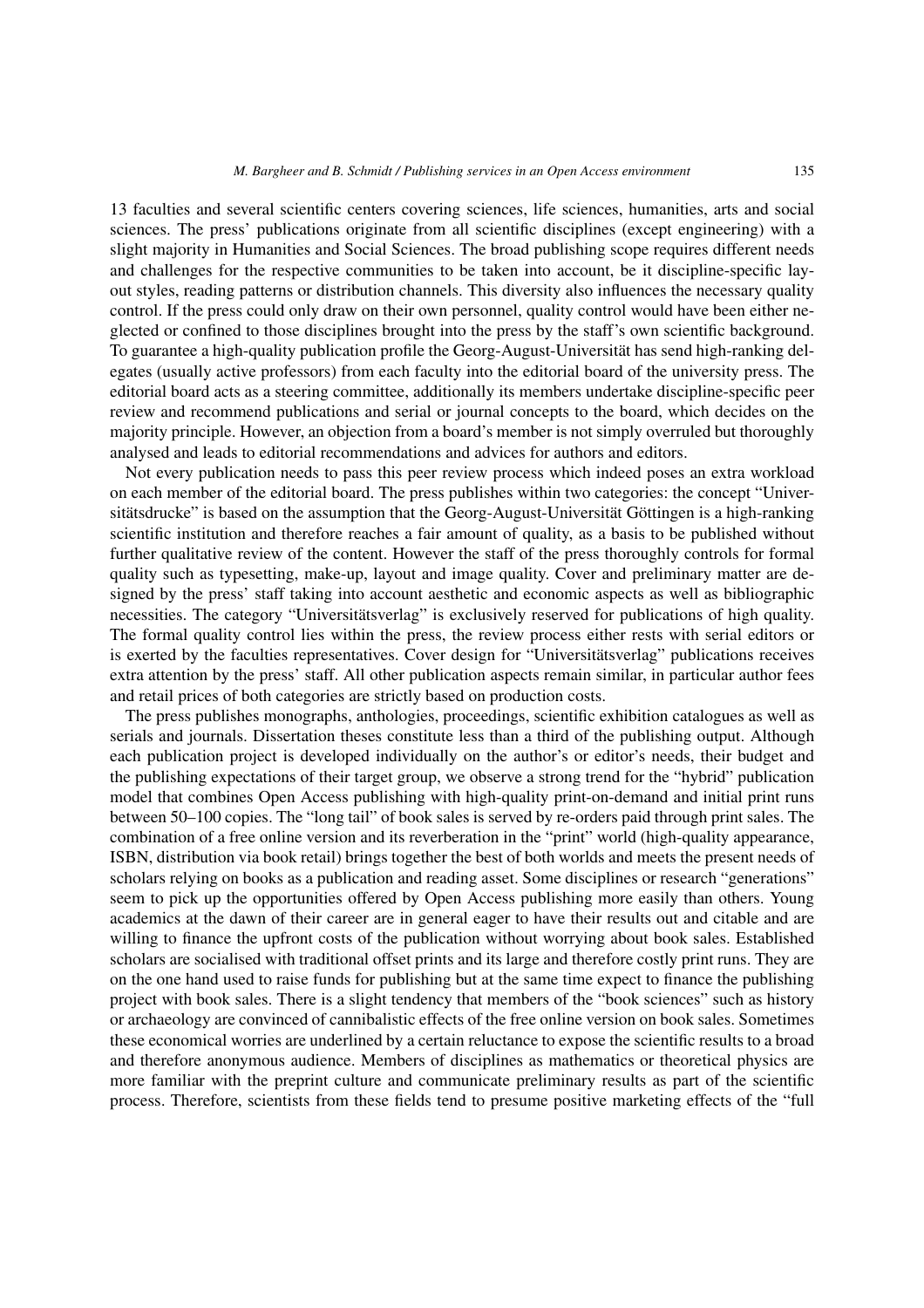#### 136 *M. Bargheer and B. Schmidt / Publishing services in an Open Access environment*

range teaser", the freely available book on the internet. Our data collection is not deep enough yet to robustly support one of these hypotheses. However, there is some evidence that a free online version combined with carefully designed books at moderate retail prices does result in negative effects on book sales.<sup>5</sup>

The legal sciences program of Göttingen University Press deserves special attention. Germany has a long tradition of independent, commercial scholarly publishers. Many of them only reluctantly pick up electronic, let alone Open Access publishing. So far only a handful of German-based publishers have enrolled themselves on the SHERPA/RoMEO database that displays publisher copyright and selfarchiving policies. None of the German law-specialised publisher discloses that he allows self-archiving in any form. Law scientists are used to pay for the publishing of their dissertations but usually do not need to worry about the costs of any following publication. However, the Göttingen law faculty has already established three series with the press that are all available Open Access and nevertheless achieve reasonable book sales.

Authors or editors are getting more and more convinced that the immediate world wide and longterm availability of the electronic version promotes their scientific careers and will even outlast the print version. Nowadays, the majority of all GUP publications are available Open Access. In the run of four years the share of full Open Access books has grown from 50% to more than 80% by convincing former reluctant authors and editors to publish their books now Open Access as well and by setting up a stricter publishing policy.6 To make this policy more visible, Göttingen University Press managed to be listed as a "green publisher" in the SHERPA/RoMEO database.<sup>7</sup>

#### *2.3. Author's rights*

As the press is run by the university it works under the policy that it only asks for those rights needed for its purposes and leaves authors and editors as many rights as possible, on the contrary to the buyout principles of commercial publishers. For the electronic publishing in the internet the press only requires a non-exclusive license which leaves authors and editors the right to publish elsewhere. In most cases the GUP publications are licensed with a Creative Commons Licence 2.0. Users are allowed to download, distribute and print in small numbers given that they mention the author and distribute the work unchanged. The license does not cover commercial use of the free online version and allows authors and editors to use the publisher's version wherever they need it. For the sake of the unambiguous existence of the printed book and as a protection of the press' (and therefore the university's) investment, the press requires an exclusive license for the print version but handles reprint requests as generously as possible.

# *2.4. Business model*

The press' business model is based on a cost-recovery approach. Costs include prepress, production, distribution and marketing as well as a part of the net personnel costs. General overhead costs are ac-

<sup>&</sup>lt;sup>5</sup>It has to be taken into account that the respective target groups for university presses of the "third wave" are rather small and confined to specialised scientific communities. We do not expect the described positive effect to happen for textbooks with a general approach and a large audience. The upfront investment for putting the material together and updating it on a regular base so far seems to require large amounts of sales at maximum prices combined with restrictive copyright arrangements.

<sup>&</sup>lt;sup>6</sup>For more detail see the "Leitlinien des Publizierens", http://www.univerlag.uni-goettingen.de/pub/policy\_uv\_goettingen. pdf.

<sup>7</sup>http://www.sherpa.ac.uk/romeo.php?type=publisher&search=G%F6ttingen.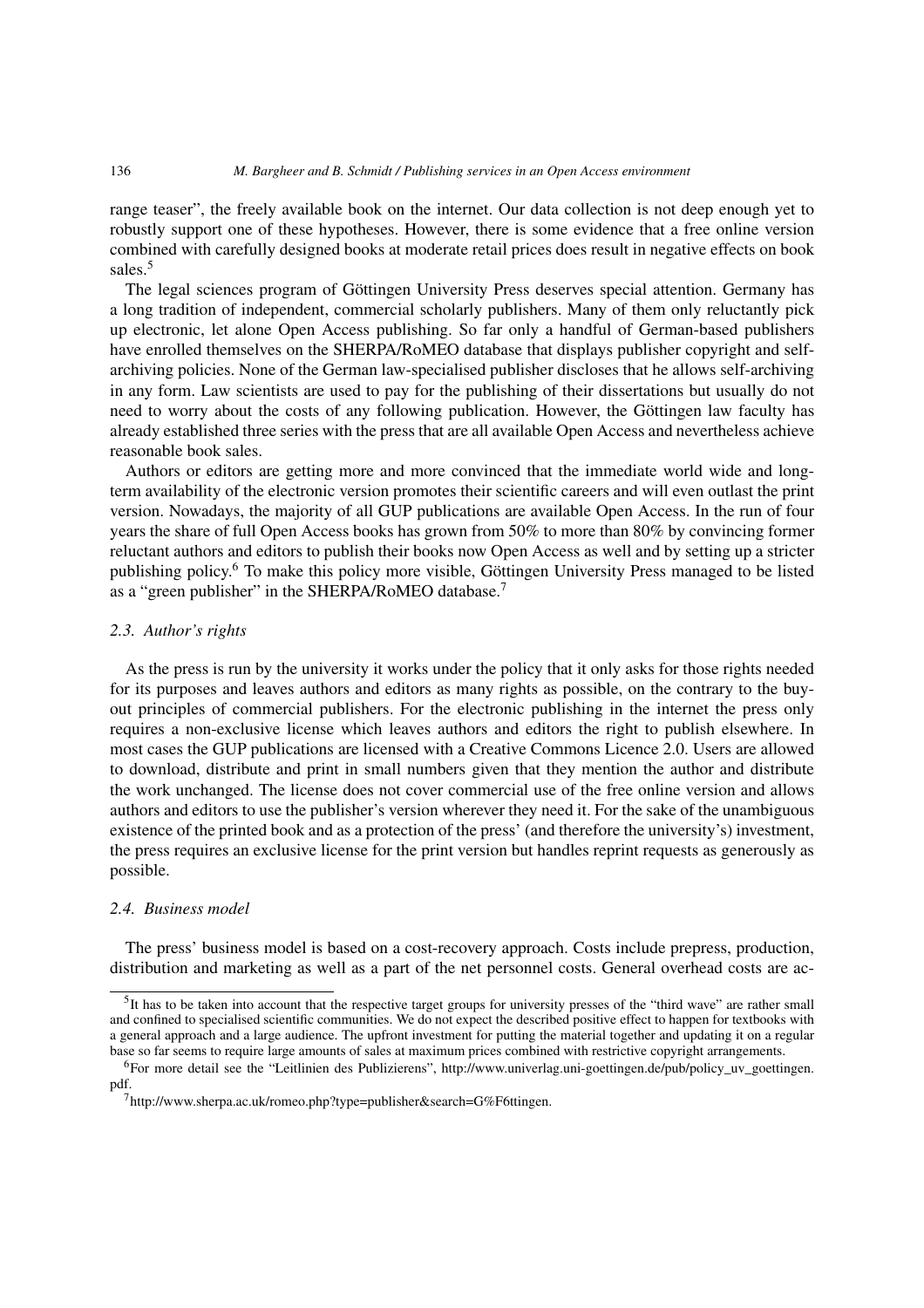counted for but not calculated into retail prices and author's and editor's publication fees as the press almost mainly serves members of the university. To minimise capital lockup authors and editors contribute to the production process: with the assistance of the press they produce a PDF file ready for publication while the press takes care of cover design, preliminary matter, quality control (where applicable including peer review) and organises production, distribution and marketing. Authors and editors in exchange pay a share of the printing and the press' processing cost. This share is supplemented by an institutional contribution. Göttingen University and its library support the press by infrastructure and staff for organising the review and production process, as well as the dissemination and archiving of publications. To achieve a modest price setting the retail price of books is calculated on the basis of short print runs for re-orders on the basis of external print-on-demand facilities.

#### **3. Larger context**

#### *3.1. Integration into the library*

As the last wave of university press foundings has largely been initiated by the respective research libraries these presses draw on library-specific dissemination facilities. Catalogue entries of the Göttingen University Press titles for instance can be combined with cover image and order facilities. All titles receive special care and handling during the indexing and integration process into the library's collection. Our subject specialists provide their contact lists or advise the press on how to win subject specialist's attention. At the same time the press places extra copies at the disposal of the dissertation and exchange department and seeks to provide additional copies for titles with textbook potential. For many of the institutions running a university press with a strong focus on Open Access the publishing activities are usually one facet among others in their portfolio of services. In Göttingen operating a professional publishing service led to a far more differentiated and user-oriented concept for the university's repository. It is the press and the superordinate electronic publishing department that handles ISBN, ISSN or DOI issuance for the university. Moreover, the press offers independent advice on legal and economic aspects of publishing. Consultancy does not necessarily lead to a contract with the press but rather in a publishing solution best for the author's needs. The experience gathered in the day-to-day work as a professional publisher serving different scientific communities steers the Open Access activities for the university at large. They include information and advocacy actions for the university members and the development of larger e-publishing networks to enhance the visibility of Göttingen' research output in the electronic publishing world.

#### *3.2. Integration into information and repository networks*

These networks in general expand on two levels. They facilitate the development of common strategic visions and the sharing of technical infrastructures. Awareness building and a greater level of common understanding lies at the base of an advanced and standardised international electronic publishing infrastructure. The information platform open-access.net supports scientists and research institutions to implement Open Access in practise and offers information on publishing strategies, costs and legal aspects. Harmonised metadata and a common level of technical quality on the other hand enhances technical performance and allows the integration of separated data-sets into virtual collections. The EUfunded project DRIVER (Digital Repository Infrastructure Vision for European Research)<sup>8</sup> develops

<sup>8</sup>http://www.driver-community.eu.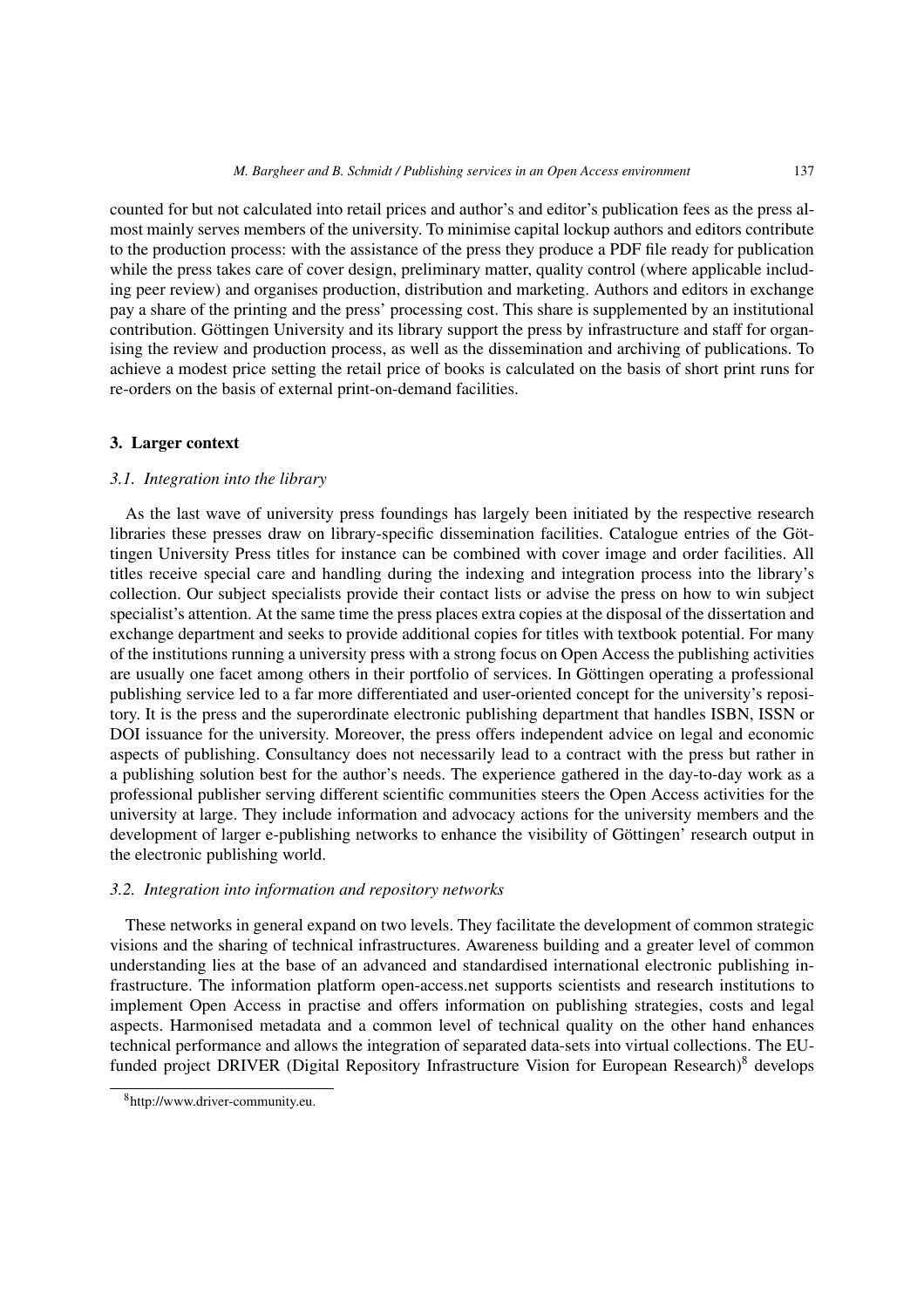#### 138 *M. Bargheer and B. Schmidt / Publishing services in an Open Access environment*

the infrastructure for a pan-European repository network. A main organisational aim of DRIVER is the confederation building of all relevant stakeholders in the area of digital repositories. On a national level this is complemented by the development of an "Open Access Network of DINI-certified Open Access Repositories".<sup>9</sup> The "Deutsche Initiative für Netzwerkinformation" DINI (German Initiative for Networked Information) developed a certification process to improve the quality of publication services on the basis of Open Access repositories by referring to international standards and quality criteria. The certification process also provides the basis for the integration of these repositories into the DRIVER network. The above described networks up to now focus on already published content in order to provide the scientific communities with parallel Open Access versions of copyrighted and fee-based materials. Primary publishing however raises different questions and requires its own networking activities even if the same infrastructure for displaying the material comes into use.

# *3.3. Working group of university presses*

To strengthen the press' position in the German-speaking publishing landscape several of the smallscale university presses have allied in the working group of university presses. It consists of 10 German, two Austrian and one North-Italian presses.<sup>10</sup> These presses already offer Open Access publishing options to their authors – with different uptakes of the model depending on the respective faculty policies and actual publication behaviour. Members of the working group cooperate in practical issues such as information exchange on production, dissemination or the legal and economic framework. They meet on an annual base and run a common exhibition at the Frankfurt Book Fair and the "Deutsche Bibliothekartag" (Congress of German Library Associations). Cooperation might also mean practical common projects. The Göttingen and Bozen university presses have just recently agreed to jointly publish an anthology that takes South Tyrol as a geological, geographical and cultural region into focus.

#### *3.4. OAPEN*

With the project "Open Access Publishing in European Networks" (OAPEN),<sup>11</sup> presented at the round table "University Presses and Books in the Humanities and Social Sciences in a digital future" at the APE 2008, Göttingen University Press seeks to intensify its collaboration with presses, scholars and service providers in the development of Open Access publishing models for high-quality content. OAPEN offers new opportunities of sharing visions and infrastructure with other European presses.<sup>12</sup> All involved presses are open-minded with regard to Open Access and aim to analyse publication and business models for Open Access e-books. For example, there are some practical experiences in OA book publishing, but no systematic analysis of print sales or usage statistics.

On a technical level the project OAPEN aims to develop a publication platform and a digital library on the basis of a distributed network of digital repositories. OAPEN's vision is to use a subset of the DRIVER information space – a set of aggregated and cleaned metadata about publications in European digital repositories – as a basis for its publication and end user services. In the building of its publication

<sup>9</sup>http://www.dini.de/oa-netzwerk.

<sup>10</sup>http://www.ag-univerlage.de.

<sup>11</sup>http://www.oapen.com.

 $12$ For a recent assessment and vision of the role of universities and their presses in scholarly publishing see also the "Ithaka Report": Laura Brown, Rebecca Griffiths and Matthew Rascoff, University Publishing in a Digital Age, Ithaka, July 2007; http://www.ithaka.org/strategic-services/university-publishing.